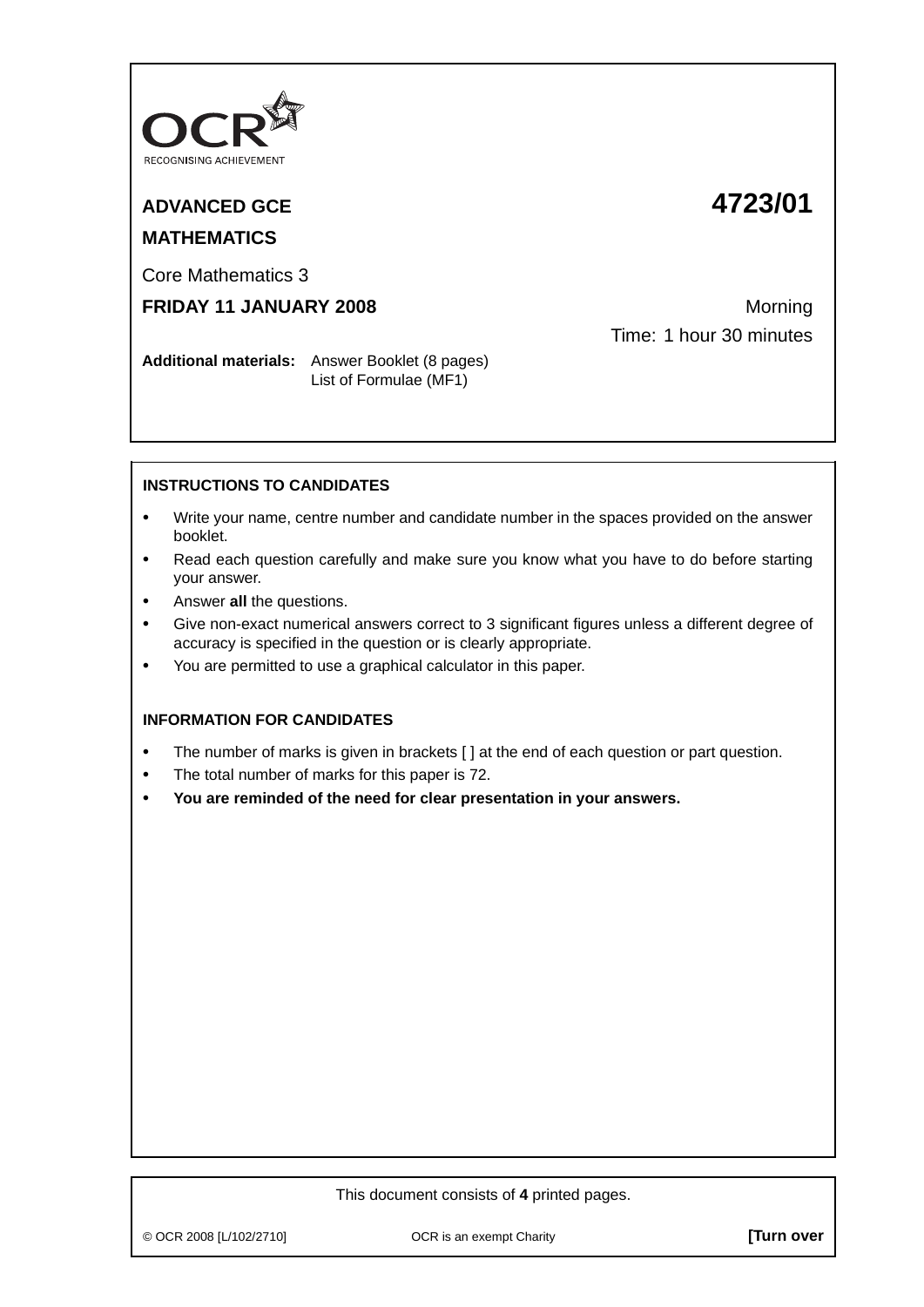**1** Functions f and g are defined for all real values of *x* by

 $f(x) = x^3 + 4$  and  $g(x) = 2x - 5$ .

Evaluate

$$
(i) \t f g(1), \t [2]
$$

(ii) 
$$
f^{-1}(12)
$$
. [3]

**2** The sequence defined by

$$
x_1 = 3
$$
,  $x_{n+1} = \sqrt[3]{31 - \frac{5}{2}x_n}$ 

converges to the number  $\alpha$ .

- (i) Find the value of  $\alpha$  correct to 3 decimal places, showing the result of each iteration. [3]
- (ii) Find an equation of the form  $ax^3 + bx + c = 0$ , where *a*, *b* and *c* are integers, which has  $\alpha$  as a root. [3] root. [3]
- **3** (a) Solve, for  $0° < \alpha < 180°$ , the equation sec  $\frac{1}{2}\alpha = 4$ . [3]
	- (b) Solve, for  $0^\circ < \beta < 180^\circ$ , the equation  $\tan \beta = 7 \cot \beta$ . [4]
- **4** Earth is being added to a pile so that, when the height of the pile is *h* metres, its volume is *V* cubic metres, where

$$
V = (h^6 + 16)^{\frac{1}{2}} - 4.
$$

(i) Find the value of  $\frac{dV}{dh}$  when *h* = 2. [3]

**(ii)** The volume of the pile is increasing at a constant rate of 8 cubic metres per hour. Find the rate, in metres per hour, at which the height of the pile is increasing at the instant when  $h = 2$ . Give your answer correct to 2 significant figures. [3] your answer correct to 2 significant figures.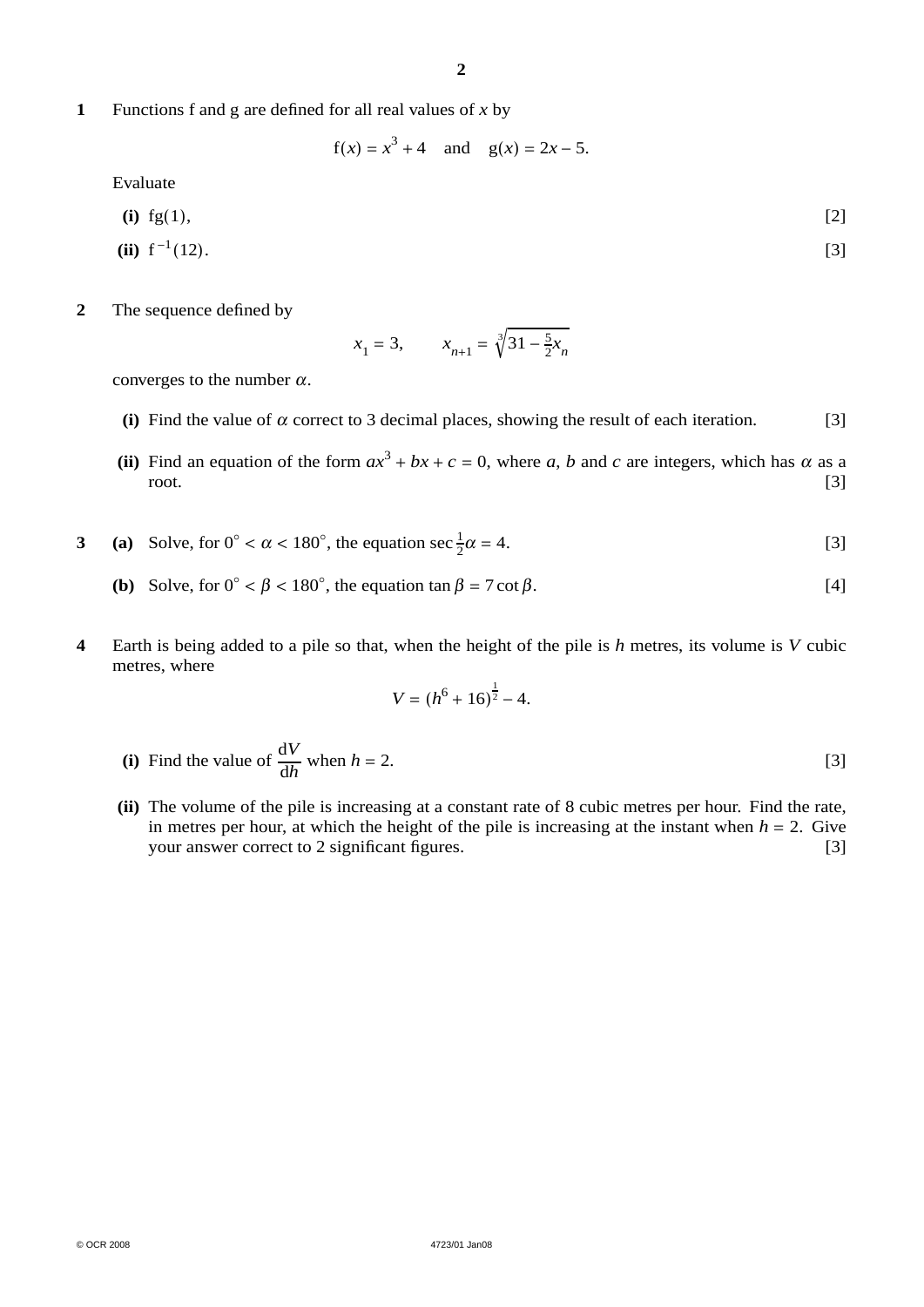

**3**

The diagram shows the curve  $y = \frac{1}{2\sqrt{x}}$ . The shaded region is bounded by the curve and the lines  $x = 3$ ,  $x = 6$  and  $y = 0$ . The shaded region is rotated completely about the *x*-axis. Find the exact volume of the solid produced, simplifying your answer. [5]

**6**



The diagram shows the graph of  $y = -\sin^{-1}(x - 1)$ .

- **(i)** Give details of the pair of geometrical transformations which transforms the graph of  $y = -\sin^{-1}(x - 1)$  to the graph of  $y = \sin^{-1} x$ . [3]
- (ii) Sketch the graph of  $y = |-sin^{-1}(x 1)|$ . [2]
- (iii) Find the exact solutions of the equation  $|-\sin^{-1}(x-1)| = \frac{1}{3}$  $\pi$ . [3]